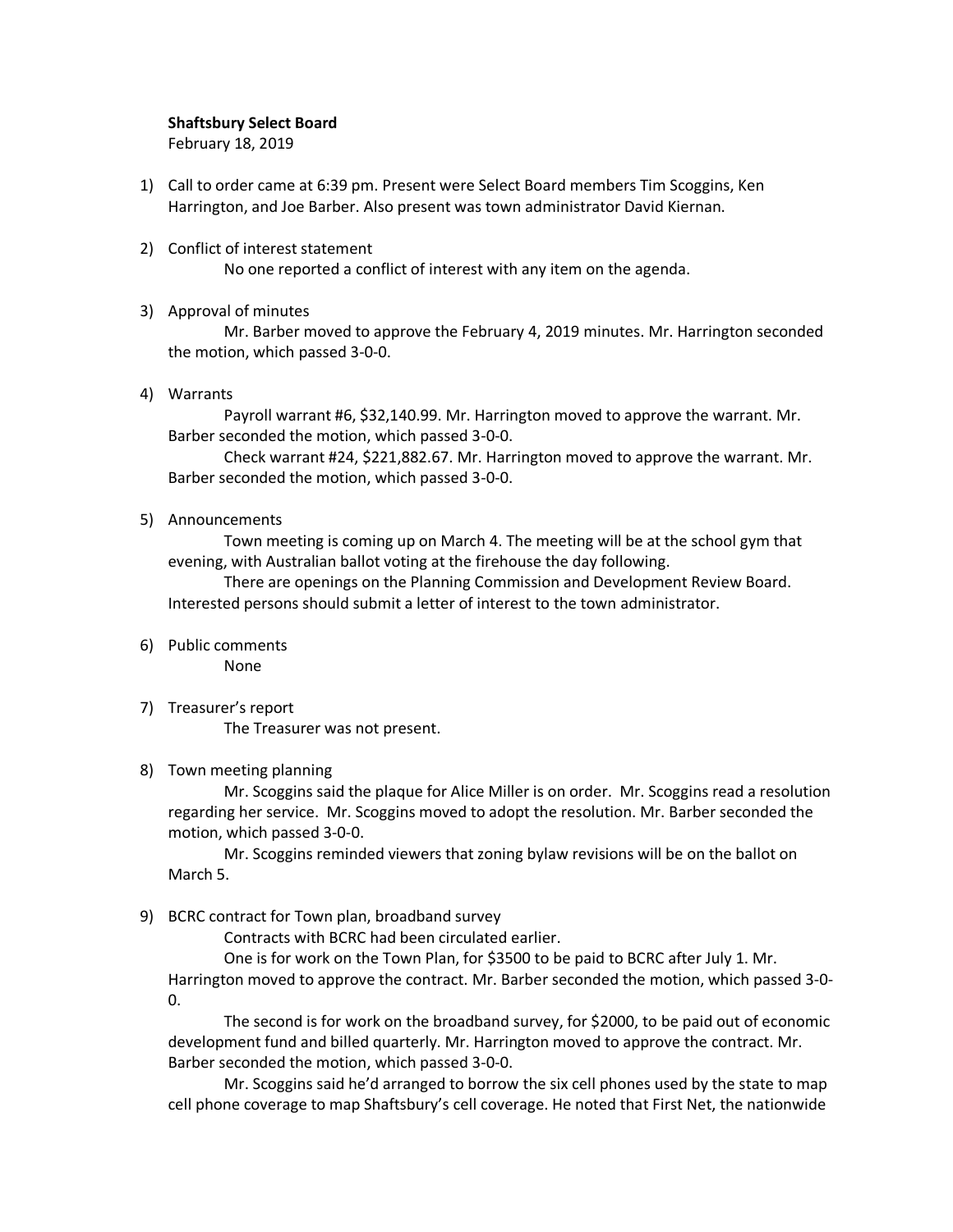emergency responder, is already expanding in town. That bandwidth can be used by nonemergency users when they don't need the service.

Mr. Scoggins said USDA is now offering grants to carriers to extend their cables into underserved rural areas. \$100,000-\$3 million. Grants due April 15. A 15% match is required, and the minimum grant is \$100,000.

### 10) Lister/assessor clerk position

Mr. Kiernan said for many years the town had hired a professional assessor. However, most of the time they weren't assessing properties but were instead simply inputting data into NEMRC. Some towns are contracting with NEMRC to provide an assessor clerk. NEMRC sends down assessors as needed. The cost combined is significantly less than that of an assessor. Mr. Kiernan envisions this assessor clerk-plus-NEMRC assessor position taking over from the listers in the future, as fewer and fewer people express interest in serving as listers. This arrangement will help the town produce the grand list in a timely fashion.

Mr. Kiernan would like to advertise the position beginning immediately, 6-10 hours weekly, \$15-\$20/hour, depending on experience. Our two listers are fully in favor of proceeding this way. The hours could be flexible. NEMRC will provide training sessions for all involved. The board had no objection to Mr. Kiernan advertising the position.

### 11) Town garage/Cole Hall update

Garage doors will be replaced. The time frame is unknown. The big issue now is installing a POET system for metals in the water. Mr. Kiernan doesn't have a cost estimate yet. The town will start moving in in March.

Cole Hall is essentially finished, except for a punch list. All the offices are up and functioning. Some items remain to be moved in. Mr. Kiernan learned that if we put fire-resistant sheet rock at the front of the balcony, we can do light storage there. He is also looking into building a shed on school property, 10' x' 12' or so, to store election materials.

Re storing papers; not many records have to be kept, but we can't trust the labeling on the boxes as we consider discarding items. As a result, we have to go through the boxes nearly page by page. Items we have to save will be digitized.

We need a meeting table and two or three desks. Mr. Kiernan visited the Buildings and Services warehouse in Waterbury and could find nothing worth purchasing. Most state offices get their office furniture from the St. Albans Corrections facility. Mr. Kiernan is looking into purchasing at least a meeting table from them. Mr. Kiernan thought we could use the Hawkins Fund for the purchases.

Mr. Kiernan invited all to visit the new offices. He said everyoneinvolved, including Ed Shewell and Hathaway Electric, did an excellent job.

#### 12) Other business

Mr. Kiernan suggested continuing paying for the URLs Shaftsburyvt.gov, shaftsburyvt.net, and Shaftsburyvt.org. We now use .org, and our old addresses are being redirected to the .gov site.

Mr. Kiernan will be away Tuesday, Thursday and Friday this week.

#### 13) Review of action items

An old item: consolidating and/or liquidating reserve funds (to be addressed after Town meeting).